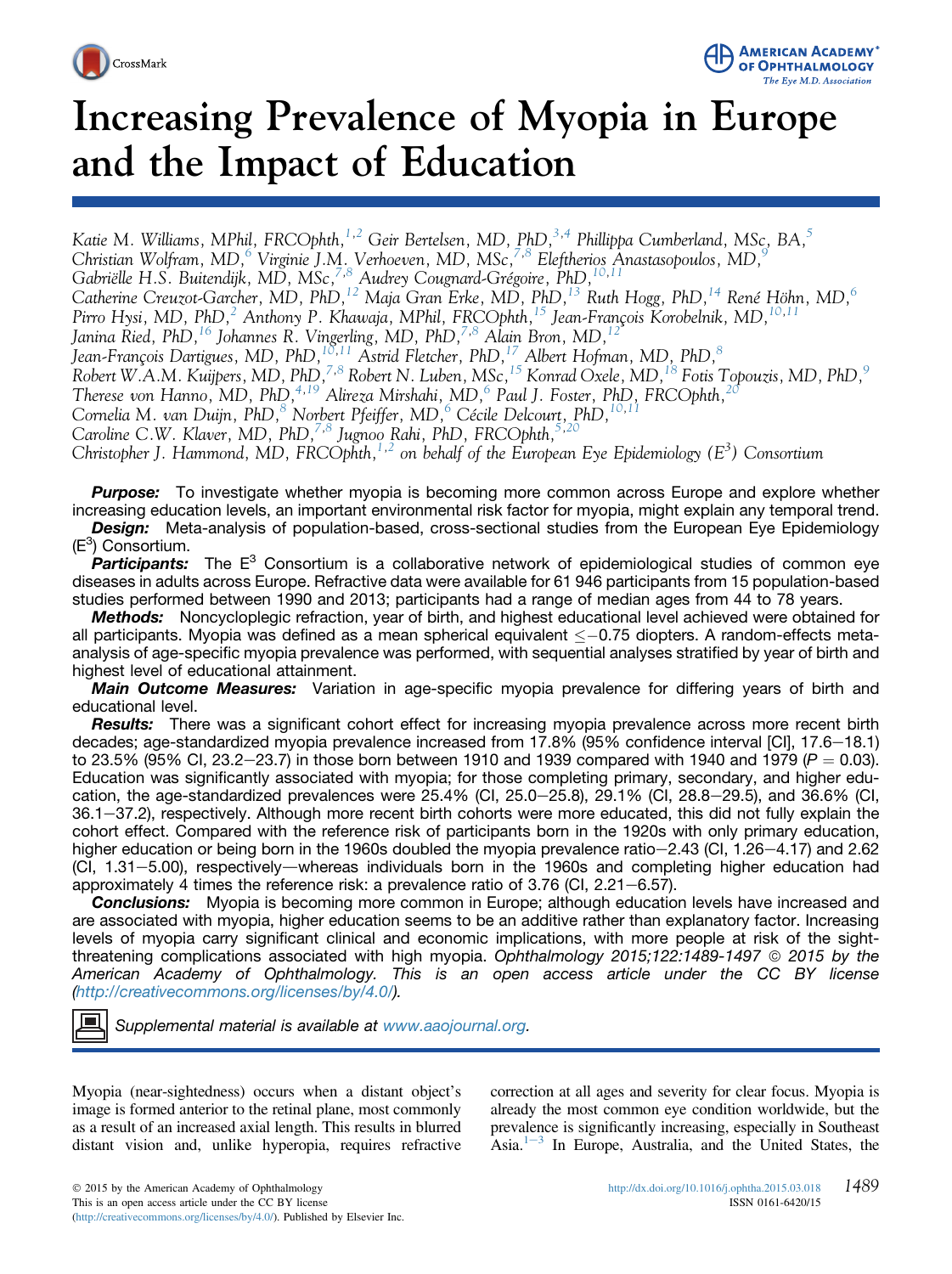prevalence of myopia seems to be lower<sup>4,5</sup>; however, there is evidence of an increasing prevalence in the United States and elsewhere,  $6-8$  $6-8$  particularly among young adults.<sup>[9](#page-7-0)</sup> This is of concern because myopia, even when appropriately corrected, is associated with an increased risk of sightthreatening diseases, such as myopic maculopathy, retinal detachment, glaucoma, and cataract.<sup>[10](#page-7-0)</sup> Myopic maculopathy is currently untreatable and already contributes to visual impairment in working-age adults.<sup>11</sup> Increasing myopia levels in Europe carry implications for public health policy in both the provision of clinical services and the economic sequelae from the resulting visual impairment among the working population.

Myopia is a highly heritable trait,  $12,13$  and to date a number of genetic polymorphisms have been associated with refractive error, albeit explaining only a small pro-portion of this heritability.<sup>[14,15](#page-7-0)</sup> Environmental factors play a key role in myopia development and must explain the recent changes in prevalence.[16](#page-7-0) Myopia has been associated with education, near work, urbanization, prenatal factors, socioeconomic status, cognitive ability, season of birth, light, and time spent outdoors.<sup>[2,16](#page-7-0)–[25](#page-7-0)</sup> One of the strongest and most replicated risk factors is educational attain-ment,<sup>[16,26](#page-7-0)</sup> and there is some evidence of interaction between genetic factors and education influencing the risk of myopia.<sup>[27](#page-7-0)</sup> The increased levels of higher education over the 20th century<sup>[28](#page-7-0)</sup> might be a causative factor, or marker of a causative factor, for increasing myopia prevalence.

The aims of this study are to identify whether myopia is becoming more common across Europe and to examine whether increasing levels of education explain any temporal trend, using data from more than 60 000 participants from the European Eye Epidemiology  $(E^3)$  Consortium.

## Methods

#### Study Population

The  $E<sup>3</sup>$  consortium is a collaborative initiative to share and metaanalyze epidemiologic data on common eye diseases across Europe. Thirty-three studies are currently part of the consortium, and a range of ophthalmic data are available on approximately 124 000 individuals from population-based and case-control cohorts. All studies adhere to the tenets of the Declaration of Helsinki, and relevant local ethical committee approvals with specific study consent were obtained.

Refractive error measurements from 68 350 adults within the 15  $E<sup>3</sup>$  population-based studies that had data on refractive error were included. These included population-based cross-sectional or cohort studies, with 2 studies recruiting participants nationally and 13 studies recruiting from a local population. Further details on each study are provided in [Table 1](#page-2-0) and the Supplementary information (available at [www.aaojournal.org](http://www.aaojournal.org)). Exclusion criteria included subjects who had cataract or refractive surgery, retinal detachment, or other conditions, such as keratoconus, which might influence refraction ( $n = 6404$ ). Data on age at refraction and birth year were available for 61 946 individuals, with information on education level for 60 125 subjects. Participants were mainly middle to late age; 98% were of European descent (where ethnicity was known), predominantly from Northern and Western Europe; and refractive examinations were performed from 1990 to 2013 [\(Table 1\)](#page-2-0).

## Study Variables

Noncycloplegic refractions were performed on all individuals using subjective refraction, autorefraction, or a combination of focimetry with subjective refraction. Spherical equivalent was calculated using the standard formula (spherical equivalent  $=$ sphere + [cylinder/2]). Myopia was defined as  $\leq -0.75$  diopters. Myopia prevalence by age was calculated, using 5- and 10-year age bands from  $\geq$ 15 years to  $\geq$ 90 years. To study the impact of education on myopia, given the variation in educational systems across Europe, we established a simplified 3-tier level of education across all cohorts. Primary education was defined as those leaving school before 16 years of age, secondary education was defined as those leaving education up to the age of 19 years, and higher education was defined as those leaving education at or after the age of 20 years. Those aged younger than 20 years at the time of refraction (and therefore unable to have reached the highest education tier) were excluded from this analysis to avoid misclassification bias.

We investigated the evidence for a cohort effect on increasing myopia prevalence by observing variations in myopia prevalence within defined age bands. These analyses are focused on the age range constituting the majority of our cohort  $(40-80)$  years of age, birth year 1910–1979,  $n = 56$  088), meaning the youngest and oldest participants, for whom we had no comparative birth cohort, were not considered. Prevalence between different birth cohorts was examined, initially using decade bins  $(1910-1970)$  and subsequently in 2 birth cohort groups divided by the median birth decade (1940 $-$ 1949). Finally we examined the influence of education by examining the myopia prevalence between birth cohorts with the additional stratification of educational status.

#### Statistical Analysis

Study-specific summary data for myopia prevalence were obtained and combined in a random-effect meta-analysis stratified by age. A random-effects model was chosen over a fixed-effects model to allow for expected heterogeneity between studies as a result of varying study design. Age was standardized with demographic distribution adjustments to age-specific estimates according to the European Standard Population  $2010<sup>29</sup>$  $2010<sup>29</sup>$  $2010<sup>29</sup>$  Evidence for the presence of a cohort effect was investigated using random-effect meta-analyses of myopia prevalence stratified by age and birth year, and subsequently age, birth year, and educational level. Differences between estimates of myopia prevalence were evaluated using the analysis of variance test, proportion  $z$  tests, and prevalence ratios (relative difference in prevalence against a defined baseline). Differences were considered significant at  $P < 0.05$ .

Statistical analysis was performed using Stata statistical software version 13.1 (StataCorp LP, College Station, TX). Graphical outputs $30$  were obtained using Stata, Origin version 9.0 (OriginLab Corp, Northampton, MA), or ggplot2(30) in R software (R Foundation for Statistical Computing, Vienna, Austria; available at [http://www.R-project.org\)](http://www.R-project.org).

### Results

In this meta-analysis of 61 946 adults, the overall myopia prevalence was  $24.3\%$  (95% confidence interval [CI], 20.1–28.5), with an age-standardized prevalence in Europe of 30.6% (95% CI,  $30.3-30.8$ ). Age-stratified analyses<sup>[31](#page-7-0)</sup> revealed a high prevalence in young adults  $(47.2\% \; [95\% \; CI, 41.8-52.5]$  in those aged  $25-29$ years), which was almost double the prevalence in those of middle to older age  $(27.5\% \, [95\% \, Cl, 23.5-31.5]$  in those aged 55-59 years). There were no significant differences in the myopia prevalence by gender. $31$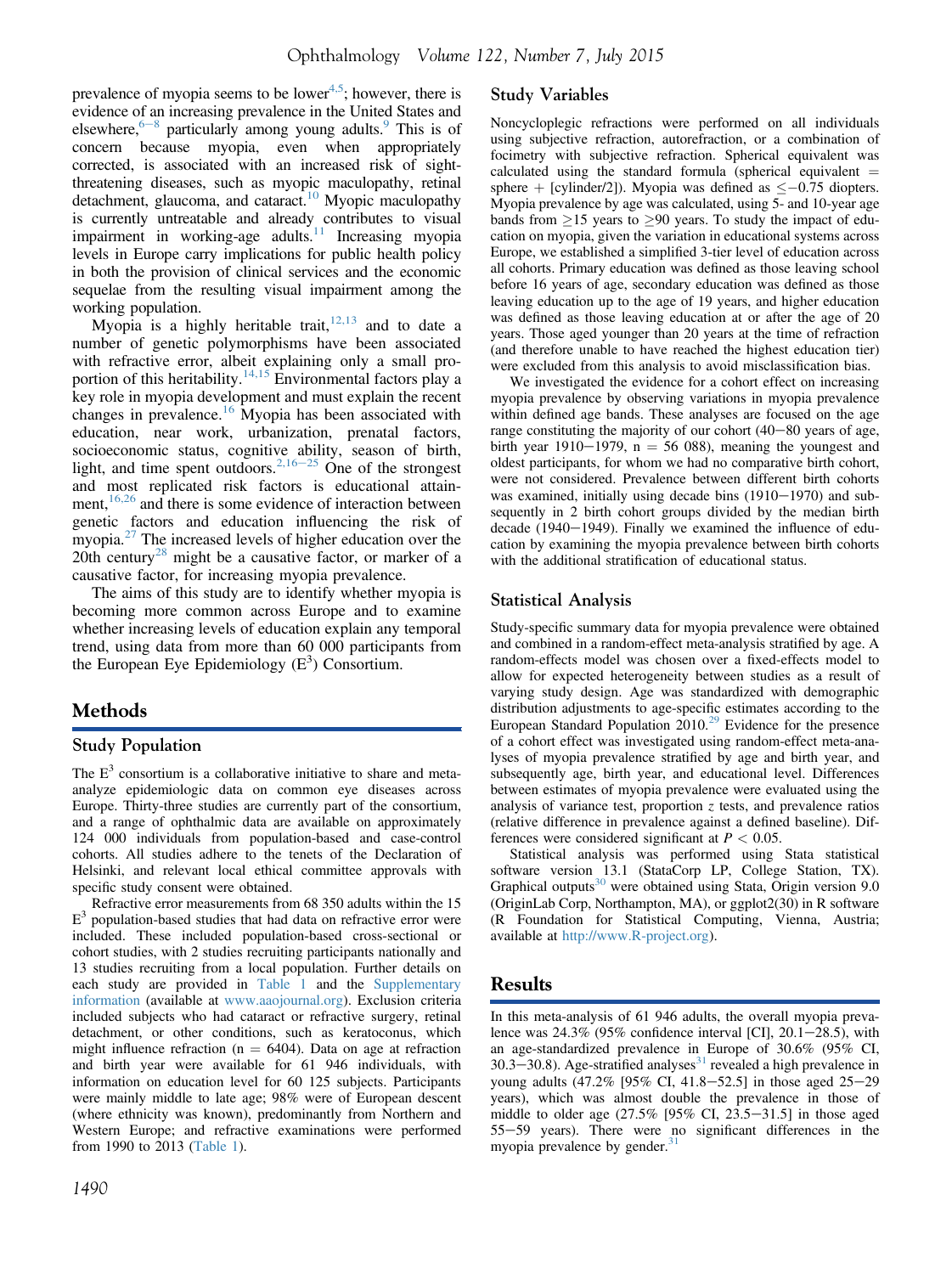<span id="page-2-0"></span>

| Study                                                        | Data<br>Collection<br>Period | <b>Study Design</b>                                                      | Total<br>Participants<br>with<br>Refraction | Refraction<br>Method                              | Exclusions*<br>(Cataract<br>Surgery) | Total<br>Participants<br>Included | Median Age,<br>yrs (Range) | Gender, %<br>Female | Ethnicity, %<br>European (%<br>Unknown) | Higher<br>Education,<br>$\%$ | Crude<br>Myopia<br>Prevalence,<br>$\%$ |
|--------------------------------------------------------------|------------------------------|--------------------------------------------------------------------------|---------------------------------------------|---------------------------------------------------|--------------------------------------|-----------------------------------|----------------------------|---------------------|-----------------------------------------|------------------------------|----------------------------------------|
| Northern Europe                                              |                              |                                                                          |                                             |                                                   |                                      |                                   |                            |                     |                                         |                              |                                        |
| 1958 British Birth<br>Cohort, UK                             |                              | 2002-2003 Population-based birth<br>cohort (N)                           | 2502                                        | Autorefraction                                    | 7(0)                                 | 2495                              | $44(44 - 46)$              | 51.7                | 98.0 (9.2)                              | 29.9                         | 48.7                                   |
| EPIC-Norfolk, UK                                             |                              | 2004-2011 Population-based cross-<br>sectional study (L)                 | 8508                                        | Autorefraction                                    | 1110 (971)                           | 7444                              | $67(48-92)$                | 54.5                | 99.7(0)                                 | 17.9                         | 23.0                                   |
| Tromsø Eye Study,<br>Norway                                  |                              | 2007-2008 Population-based<br>cohort (L)                                 | 6565                                        | Autorefraction                                    | 773 (700)                            | 5792                              | $61(38-87)$                | 55.9                | NA (100)                                | 32.5                         | 19.4                                   |
| TwinsUK, UK                                                  |                              | 1998-2010 National twin<br>cohort (N)                                    | 6245                                        | Autorefraction                                    | 161(61)                              | 6095                              | 55 $(16-85)$               | 91.2                | 98.2 (23.9)                             | 22.3                         | 31.4                                   |
| Southern Europe                                              |                              |                                                                          |                                             |                                                   |                                      |                                   |                            |                     |                                         |                              |                                        |
| Thessaloniki Eve<br>Study, Greece                            | 1999-2005                    | Cross-sectional<br>population-based<br>study (L)                         | 2259                                        | Subjective                                        | 316 (303)                            | 1952                              | $69(60 - 94)$              | 44.7                | 100(0)                                  | Unknown                      | 14.2                                   |
| Western Europe                                               |                              |                                                                          |                                             |                                                   |                                      |                                   |                            |                     |                                         |                              |                                        |
| ALIENOR, France                                              |                              | 2006-2008 Population-based<br>cohort (L)                                 | 951                                         | Autorefraction                                    | 333 (318)                            | 618                               | $79(73-93)$                | 56.6                | NA (100)                                | 20.0                         | 16.7                                   |
| ERF, Netherlands                                             |                              | 2002-2005 Family-based cross-<br>sectional study (L)                     | 2708                                        | Subjective                                        | 46 (45)                              | 2662                              | $49(14-87)$                | 55.1                | 100(0)                                  | 16.9                         | 21.2                                   |
| Gutenberg Health<br>Study, Germany                           |                              | 2007-2012 Population-based<br>cohort (L)                                 | 14 679                                      | Autorefraction                                    | 610 (610)                            | 14 069                            | $54(35 - 74)$              | 49.4                | NA (100)                                | 37.6                         | 31.9                                   |
| KORA, Germany                                                |                              | 2004-2005 Population-based<br>cohort (L)                                 | 3078                                        | Autorefraction                                    | 706 (177)                            | 2372                              | 55 $(35-84)$               | 50.4                | 100(0)                                  | 14.7                         | 36.1                                   |
| Montrachet, France                                           |                              | 2009-2013 Population-based<br>$\text{cohort}(\mathbf{L})$                | 1143                                        | Autorefraction                                    | 584 (562)                            | 576                               | $81(76-92)$                | 57.5                | NA (100)                                | Unknown                      | 19.1                                   |
| Rotterdam Study I,<br>Netherlands                            |                              | 1990-1993 Population-based<br>cohort (L)                                 | 6748                                        | Subjective                                        | 182 (172)                            | 6566                              | $68(55-106)$               | 59.3                | 98.5(2.0)                               | 11.6                         | 16.4                                   |
| Rotterdam Study II,<br>Netherlands                           |                              | 2000-2002 Population-based<br>cohort (L)                                 | 2689                                        | Subjective                                        | 110 (110)                            | 2579                              | $62(55-99)$                | 54.8                | 87.8 (0.1)                              | 22.3                         | 21.9                                   |
| Rotterdam Study III,<br>Netherlands                          |                              | 2005-2008 Population-based<br>cohort (L)                                 | 3624                                        | Subjective                                        | 94 (74)                              | 3530                              | $56(46-97)$                | 56.3                | NA (100)                                | 31.4                         | 32.5                                   |
| POLA, France                                                 | 1995-1997                    | Population-based<br>$\text{cohort}(\mathbf{L})$                          | 2464                                        | Autorefraction                                    | 157 (128)                            | 2315                              | $70(60 - 93)$              | 55.8                | NA (100)                                | 7.3                          | 16.2                                   |
| Mixed                                                        |                              |                                                                          |                                             |                                                   |                                      |                                   |                            |                     |                                         |                              |                                        |
| EUREYE: Norway, UK,<br>France, Italy,<br>Greece, and Estonia |                              | 2000-2002 Population-based cross-<br>sectional survey in 7<br>cities (L) | 4187                                        | Autorefraction or<br>focimetry with<br>subjective | 1305 (517)                           | 2882                              | $72(65-95)$                | 56.7                | NA (100)                                | 30.0                         | 15.6                                   |
| Total cohort                                                 | 1990-2013                    |                                                                          | 68 350                                      | refraction                                        | 6404 (4748)                          | 61 946                            | 62                         | 57.6                | 98.1                                    | 36.0                         | 25.8                                   |

Table 1. Description of the 15 European Eye Epidemiology Consortium Studies Included in this Meta-Analysis of Refractive Error

ALIENOR = Antioxydants, Lipides Essentiels, Nutrition et maladies OculaiRes Study; EPIC = European Prospective Investigation into Cancer; ERF = Erasmus Rucphen Family Study; EUREYE = European Eye Study; KORA = Kooperative Gesundheitsforschung in der Region Augsburg; L = local; N = national; NA = not available; POLA = Pathologies Oculaires Liées à l'Age Study. Myopia classified in those with refraction  $\leq -0.75$  diopters.

\*Exclusions ¼ cataract surgery, refractive surgery, retinal detachment or other conditions affecting refraction.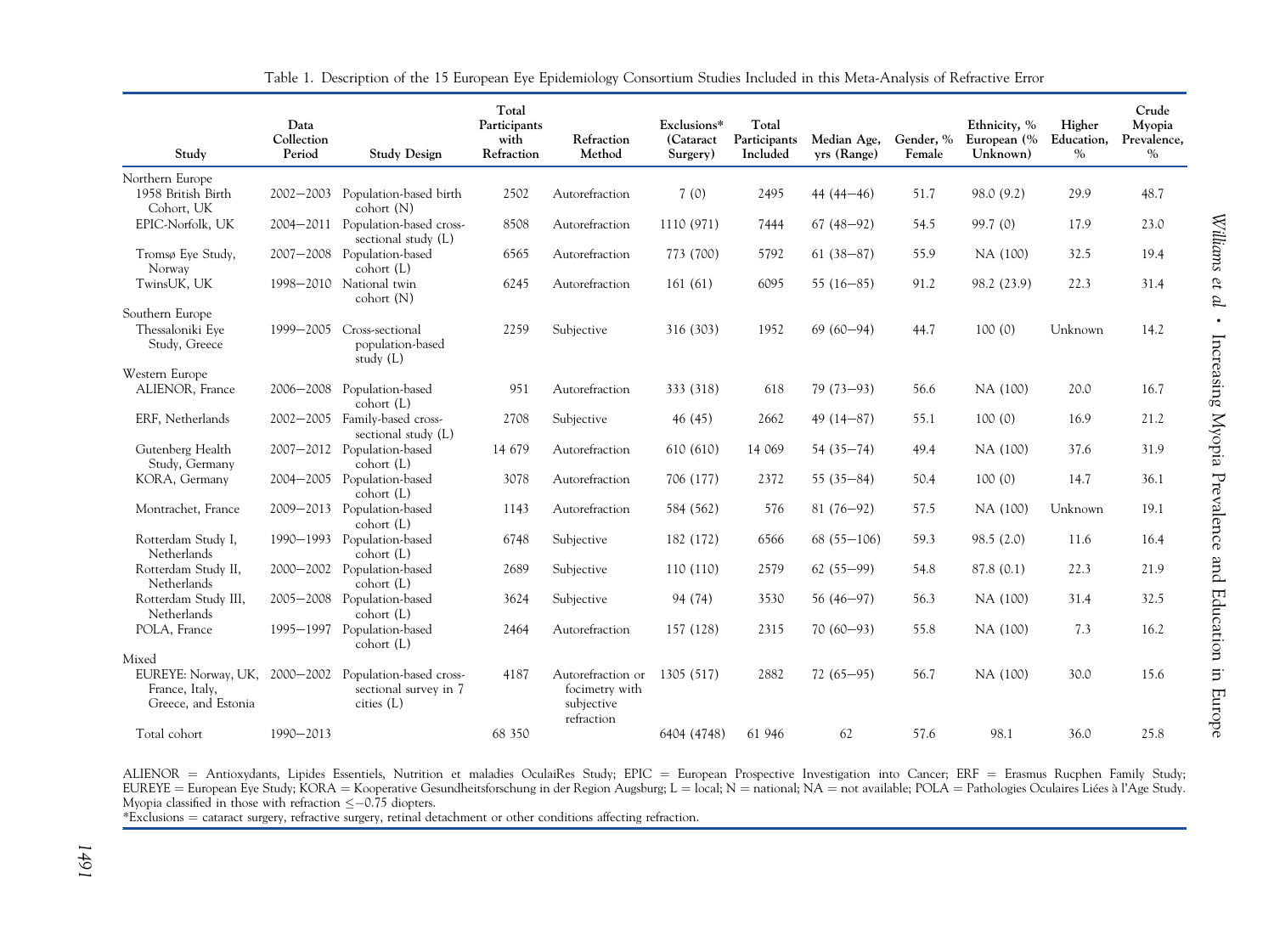<span id="page-3-0"></span>

Figure 1. Prevalence of myopia (spherical equivalent  $\leq -0.75$  diopters) against age stratified by decade of birth. Individuals aged 40 to 79 years included.

#### Cohort Effect for Increasing Myopia Prevalence

There was a trend of higher myopia prevalence with more recent birth decade across all age groups (Fig 1), although sample sizes for some point estimates were low, resulting in wide CIs (Table 2, available at [www.aaojournal.org](http://www.aaojournal.org)).

We examined the prevalence of myopia in 2 birth cohort groups (divided by the median birth decade): those born between 1910 and 1939 ( $n = 22,660$ ) and those born between 1940 and 1989  $(n = 33 428)$  (Fig 2). Myopia prevalence in a variance model was significantly higher in the more recent birth cohort group ( $P =$ 0.03). Age-standardized myopia prevalence over a comparable age range of 50 to 79 years increased from 17.8% (95% CI, 17.6–18.1) in those born in 1910–1939 to 23.5% (95% CI,  $23.2-23.7$ ) in those born in 1940-1979. In age-specific analyses, the prevalence of myopia in those aged 50 to 59 years (at the time of their refraction) was  $22.5\%$  (95% CI, 20.2–24.9) in those born before 1940, compared with  $29.2\%$  (95% CI, 25.3–33.0) in those born after 1940 ( $P = 0.004$ ). A similar significant increase of

15.3% (95% CI, 13.4–17.3) to 21.2% (95% CI, 18.6–23.8) was observed in those aged 60 to 69 years ( $P < 0.001$ ).

#### Influence of Education on Myopia Risk and the Cohort Effect

The association between education and myopia was investigated in the 13 studies from which these data were available ( $n = 60$  125 participants). Educational level was significantly associated with myopia prevalence across all age strata ( $P < 0.0001$ ). Overall, the age-standardized myopia prevalence for those completing primary, secondary, and higher education was  $25.4\%$  (95% CI, 25.0–25.8), 29.1% (95% CI, 28.8–29.5), and 36.6% (95% CI, 36.1–37.2), respectively. In those aged 35 to 84 years, the majority of study subjects, myopia prevalence in participants with higher education was approximately double those with primary education ([Fig 3](#page-4-0)). For example, in subjects aged 45 to 49 years when tested, the myopia prevalence was  $26.3\%$  (95% CI, 20.1-32.5) compared



Figure 2. Prevalence of myopia (spherical equivalent  $\leq -0.75$  diopters) as a function of age for 2 birth cohorts (1910–1939, 1940–1979) with 95% confidence intervals.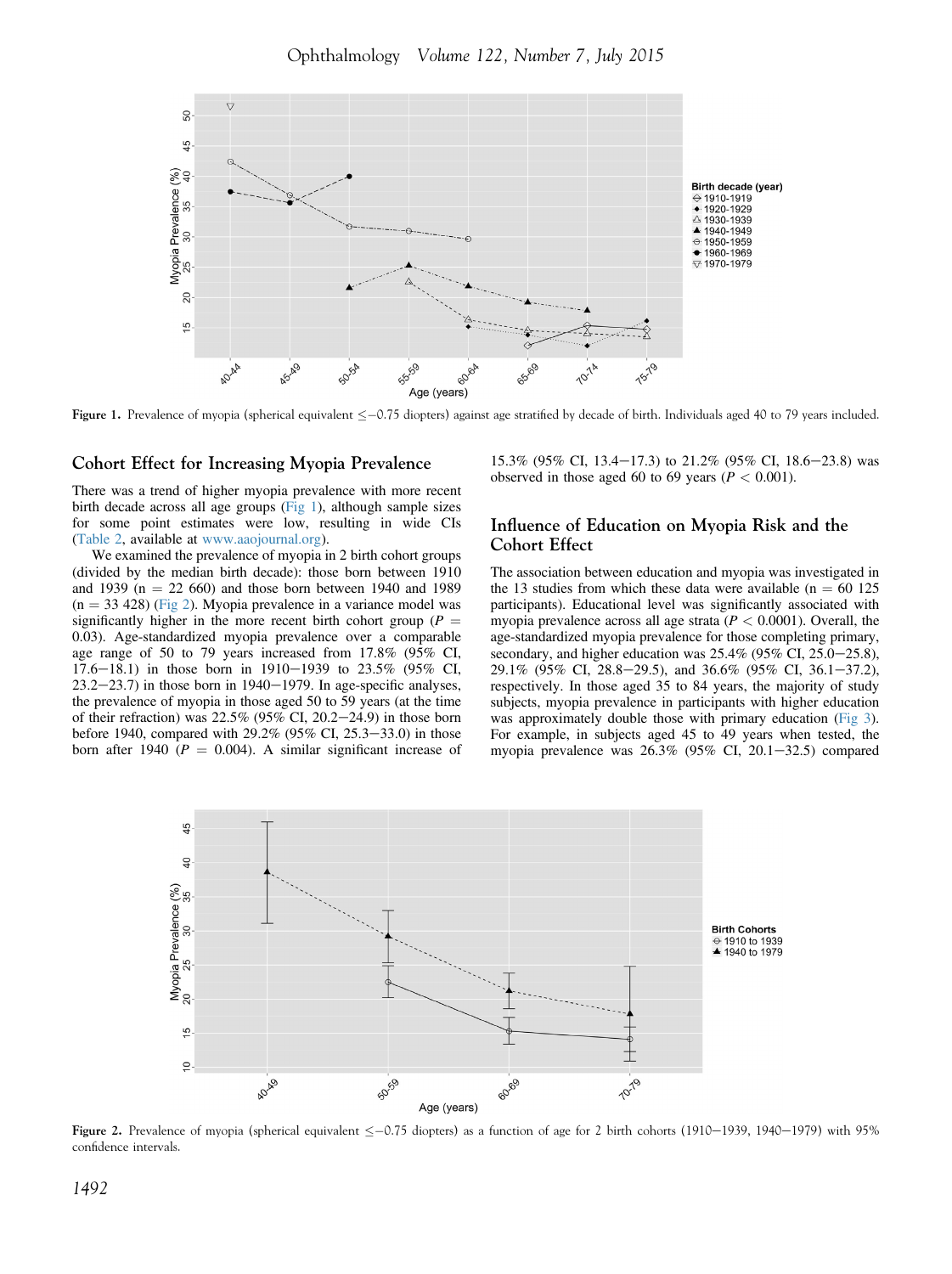#### Williams et al  $\cdot$  Increasing Myopia Prevalence and Education in Europe

<span id="page-4-0"></span>

Figure 3. Prevalence of myopia (spherical equivalent  $\leq -0.75$  diopters) with 95% confidence interval stratified by highest educational level achieved: primary education, leaving education at age <16 years; secondary education, leaving school at age  $\leq$ 19 years; higher education, leaving school at age  $\geq$ 20 years.

with  $51.4\%$  (95% CI, 46.7–56.0) for those with primary and higher education, respectively, and in those aged 60 to 64 years, myopia prevalence was  $14.0\%$  (95% CI, 12.3-15.8) compared with  $28.7\%$  (95\% CI, 25.4-32.0) for those with primary and higher education, respectively. The trends observed are less clear in younger subjects  $( $35$  years) in Figure 3, most likely because$ of small sample sizes ( $n = 216$  aged  $20-25$  years,  $n = 336$  aged  $25-30$  years), which are further stratified by education level with corresponding wide CIs.

Levels of education throughout Europe have increased in the past 90 years (Fig 4). The proportion of individuals progressing to higher education increased from 4% of those born in the 1900s to 16% in the 1920s, 20% in the 1940s, 33% in the 1960s, and approximately 61% in the 1980s.

However, although those born more recently were more likely to have achieved a higher educational level, this alone did not explain the cohort effect of increasing myopia. As shown in [Figure 5](#page-5-0), for individuals aged 45 to 65 years (age range selected for minimal age-related myopia variance and large available sample size), the increase in myopia prevalence with a more recent birth decade was observed across all educational groups. This was most pronounced for participants achieving only a primary education, in whom myopia prevalence increased from 10.7% (95% CI, 7.6-13.8) to 28.1% (95% CI, 18.1-38.0) between birth decades 1920 to 1929 and 1960 to 1969 ( $P = 0.001$ ). The corresponding increase in myopia in those with higher education was from 26.0%  $(95\% \text{ CI}, 17.4-34.6)$  to  $40.2\%$   $(95\% \text{ CI}, 30.5-50.0)$   $(P = 0.03)$ . Compared with the reference risk of participants with primary education and born in the 1920s, the myopia prevalence ratio for those achieving a higher education was  $2.43$  (95% CI, 1.26-4.17) and for those born in the 1960s was  $2.62$  (95% CI,  $1.31 - 5.00$ ). Individuals born in the 1960s and completing higher education had approximately 4 times the baseline risk, with a prevalence ratio of  $3.76$  (95% CI,  $2.21-6.57$ ). Thus, the individual associations of educational level and birth cohort had an additive effect on myopia prevalence.



Figure 4. Distribution of highest educational level achieved, stratified by year of birth (1900-1989): primary education, leaving education at age <16 years; secondary education, leaving school at age <19 years; higher education, leaving school at age >20 years.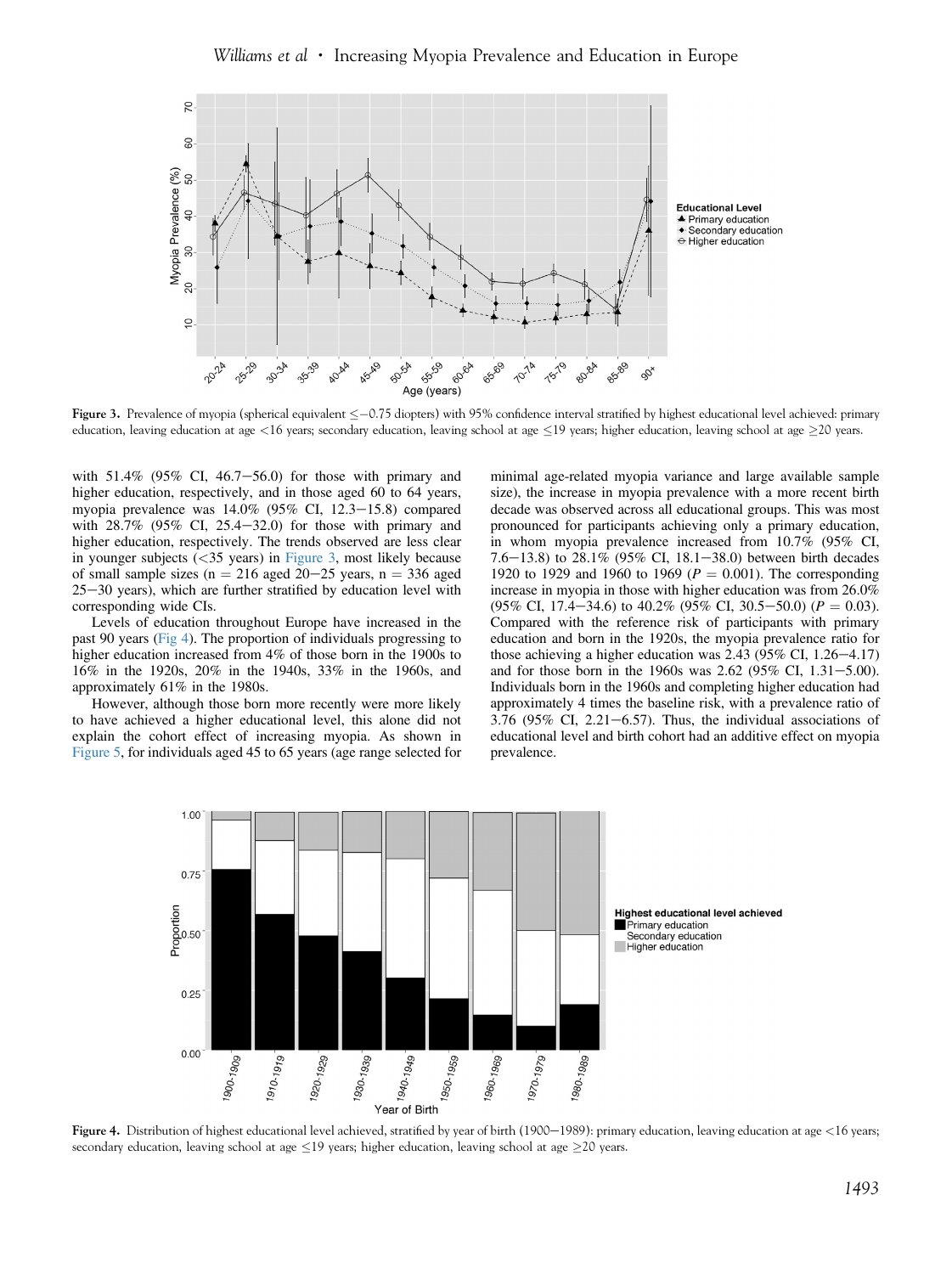<span id="page-5-0"></span>

Figure 5. Myopia prevalence (spherical equivalent  $\leq -0.75$  diopters) by birth cohort and educational level in individuals aged 45 to 65 years: primary education, leaving education at age <16 years; secondary education, leaving school at age  $\leq$ 19 years; higher education, leaving school at age  $\geq$  20 years.

## **Discussion**

Our study provides the first evidence that myopia is becoming more common across Western and Northern Europe, with a clear trend of higher myopia prevalence in participants with a more recent birth year [\(Fig 1](#page-3-0)). This is similar to the increase reported in North America and, albeit to a lesser extent, Southeast Asian populations.  $6,7,32,33$ Evidence of increasing myopia prevalence carries clinical and economic implications. The increased requirement for detection and treatment of myopia, entailing glasses, contact lenses, or more recently laser refractive surgery, has significant implications for clinical optometric and ophthalmic service provision, and the health care system. Additional ophthalmic services will be needed for treatable sightthreatening complications, such as retinal detachment, glau-coma, and cataract.<sup>[10,34](#page-7-0)</sup> The increasing prevalence of myopia also implies that untreatable complications, such as myopic maculopathy, most commonly seen in high myopia, will become more common. This will result in more visual impairment in middle- to older-aged individuals, including a proportion of the working-age population, with consequent economic implications.

Myopia has been strongly associated with education,  $2,21,24,35$  and we explored this using a simple 3-tier classification of educational level. Increasing educational level had a strong effect, with myopia twice as common in those achieving a higher education compared with participants leaving school before 16 years of age. There was a clear trend of increasing prevalence of myopia across the tiers of education level, suggesting a potential additive effect of years of education. This interesting association may reflect a number of factors: greater near work activities with more education and less time in outdoor light, shared genetic factors underlying myopia and intelligence, or factors

related to educational opportunity, such as socioeconomic status or maternal nutrition. These associations have been explored in younger cohorts, $18-21,36,37$  $18-21,36,37$  $18-21,36,37$  although causal pathways are yet to be fully understood.

Reasons for the observed cohort effect are clearly multifactorial, and education is an obvious possible explanation; in our data, only 12% of participants born in the 1920s went on to higher education, compared with 33% born in the 1960s. This educational expansion has been observed across Europe in both men and women, with a sharp trajectory toward mass higher education after World War II.<sup>28,38</sup> In addition to the disruption of education and economic consequences of World War II, adverse health outcomes have been reported in young people growing up at that time, notably diabetes, depression, and heart disease.<sup>[39](#page-8-0)</sup> Although there is no known direct link between these health issues and myopia, the deprivation may have affected eye growth and resulting refraction. Certainly there was an increase in myopia in subjects born after 1950, but it is difficult to be certain what aspect of the seismic changes in Europe after the war might be responsible.

Although the younger generations were more educated, we found a clear increase in the prevalence of myopia across the birth cohorts within each educational stratum, as well as the additive effect of educational status. Therefore, increasing levels of myopia were not explained by education alone, and a more recent birth year and higher educational level had an additive effect on myopia risk. Our simple 3 tier education stratification may be subject to residual confounding from variation in educational practices, and it may be these, rather than changes in education level, that are contributing to the observed cohort effect. In the latter half of the last century, there was increasing use of computers, increasing length of the educational day with increased after-school tuition, and less outdoor play as a result of reduced recess time. $35$ 

## Study Limitations

The  $E<sup>3</sup>$  consortium has provided a large data set to metaanalyses' temporal trends and educational associations for myopia prevalence across Europe. Limitations to this consortium meta-analysis include heterogeneity between studies. Contributing studies inherently differed in study design and cohort sampling. In acknowledgment of this heterogeneity, we performed a random-effect rather than a fixed-effect metaanalysis, assuming no fixed effect between studies. There are also differences between European countries in terms of urbanization, economy, social class, education, and lifestyle, which are known to influence myopia. Data on these variables at an individual or study-specific level were not uniformly available, and data often were collected from middle-aged and older participants, so retrospective collection of potential contributing factors such as outdoor exposure, amount of reading, and area of residence during the critical first 20 years of refractive error development would be impossible. In addition, potential multicollinearity of these likely highly correlated factors (e.g., reading and education) would make assessment of separate effects difficult. In an attempt to reduce heterogeneity arising from these associated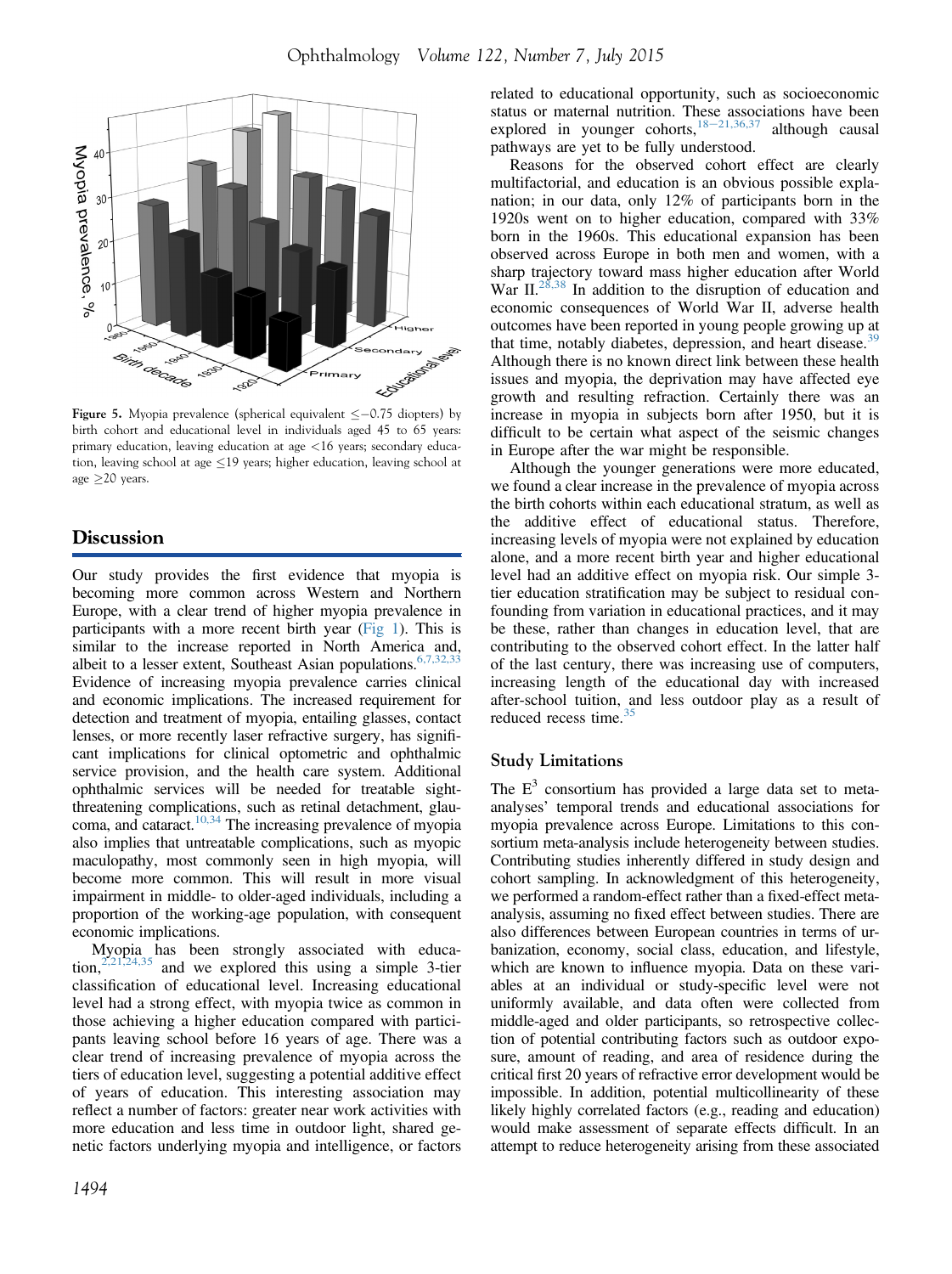factors, we stratified the random-effects meta-analysis by age and educational level (both significantly associated with myopia). Applicability of our findings is greatest for middleto older-aged individuals and for those from Northern and Western European countries, given the sampled ages and the location of the  $E<sup>3</sup>$  studies [\(Table 1\)](#page-2-0), although ultimately the degree to which these studies are representative of the underlying population is unknown.

Further limitations include the crude nature in which education was classed, which as previously acknowledged may result in residual confounding. In addition, education status was collected retrospectively and therefore prone to recall error, possibly heightened in older participants. Refractions were all noncycloplegic, although this is reasonable given the age of participants. $40,41$  Finally, these data are not longitudinal, so we have not examined reasons for the lower prevalence with age within birth decades, although the cohort effect we identified may be part of this explanation. Other reasons include the well-known hyperopic shift with age and could include other factors, such as censoring with age if myopic subjects receive earlier cataract surgery.

In conclusion, the prevalence of myopia is increasing in Europe, a finding that is not fully explained by increasing education levels despite higher educational achievement being associated with myopia and becoming more widespread in Europe. The changes in prevalence are similar to those observed in North America, although they remain far less than those identified in Southeast Asia, possibly because of differing intensity of education from an early age. $1,6,35$  High levels of myopia were detected in the younger adults with a more recent birth year, of whom approximately half were affected. This has significant implications for the future; increasing myopia prevalence, and specifically high levels in younger individuals, will potentially result in an increasing burden of associated visual impairment in the future.

Acknowledgments. The authors thank all the participants and teams involved in the contributing cohorts.

1958 British Birth Cohort. The 1958 British Birth Cohort biomedical survey was funded by the Medical Research Council (grant G0000934, Health of the Public initiative, principal grant holders C. Power and D. Strachan).

Montachet. Regional Council of Burgundy, PHRC Interregional.

**ALIENOR.** The Alienor study received financial support from Laboratoires Théa (Clermont-Ferrand, France). Laboratoires Théa participated in the design of the study, but no sponsor participated in the collection, management, statistical analysis, and interpretation of the data, nor in the preparation, review or approval of the present manuscript.

EPIC-Norfolk. EPIC-Norfolk infrastructure and core functions are supported by grants from the Medical Research Council (G1000143) and Cancer Research UK (C864/A14136). The clinic for the third health examination was funded by Research into Ageing (262). Mr Khawaja is a Wellcome Trust funded Clinical Research Fellow. Mr Foster has received additional support from the Richard Desmond Charitable Trust (via Fight for Sight) and the Department for Health through the award made by the National

Institute for Health Research to Moorfields Eye Hospital and the UCL Institute of Ophthalmology for a specialist Biomedical Research Centre for Ophthalmology. None of the funding organizations had a role in the design or conduct of the research.

EUREYE. The EUREYE Study was supported by grant QLK6- CT-1999-02094 from the European Commission Vth Framework. Additional funding for cameras was provided by the Macular Disease Society. The Alicante site was supported by grants FIS 01/1692Eand RCESPC03/09 from the Spanish Ministry of Health; by Centro de Investigacion Biomédica en Red de Epidemiologiá y Salud Pública; and by grants CTGCA/2002/06 and G03/136 from the Generalitat Valenciana.

Gutenberg Health Study. The Gutenberg Health Study is funded by the government of Rhineland-Palatine ("Stiftung Rheinland-Pfalz für Innovation," contract number AZ 961- 386261/733), the research programs "Wissen schafft Zukunft" and "Schwerpunkt Vaskuläre Prävention" of the University Medical Center Mainz, Germany, and its contract with Boehringer Ingelheim, Germany, and PHILIPS Medical Systems including an unrestricted grant for the Gutenberg Health Study. The sponsors and funding organizations played no role in the design or conduct of this research.

KORA. The KORA research platform (KORA, Cooperative Research in the Region of Augsburg) was initiated and financed by the Helmholtz Zentrum München-German Research Center for Environmental Health, which is funded by the German Federal Ministry of Education and Research and by the State of Bavaria. The KORA-Age project was financed by the German Federal Ministry of Education and Research (BMBF FKZ 01ET0713) as part of the "Health in old age" program. The funders had no role in study design, data collection, and analysis, decision to publish, or preparation of the manuscript.

POLA. This study was supported by the Institut National de la Santé et de la Recherche Médicale (Inserm), Paris, France; by grants from the Fondation de France, Department of Epidemiology of Ageing, Paris, the Fondation pour la Recherche Médicale, Paris, the Région Languedoc-Roussillon, Montpellier, France, and the Association Retina-France, Toulouse; and by financial support from Rhônes Poulenc, Essilor, Specia, and Horiba ABX Montpellier, and the Centre de Recherche et d'Information Nutritionnelle, Paris. The sponsors and funding organizations played no role in the design or conduct of this research.

Rotterdam Study and ERF Study were supported by the Netherlands Organization of Scientific Research (NWO) (Vidi 91796357 to C.C.W. Klaver), NWO Investments (175.010.2005.011, 911-03-012 to the Rotterdam Study), the Netherlands Genomics Initiative (NGI)/NWO (050-060-810 to the Rotterdam Study), Erasmus Medical Center and Erasmus University, Rotterdam, The Netherlands, Netherlands Organization for Health Research and Development (ZonMw), UitZicht, Stichting Combined Ophthalmic Research Rotterdam (CORR), the Research Institute for Diseases in the Elderly (014-93-015, RIDE2), the Ministry of Education, Culture and Science, the Ministry for Health, Welfare and Sports, the European Commission (DG XII), the Municipality of Rotterdam, the Netherlands Genomics Initiative/NWO, Center for Medical Systems Biology of NGI, Lijf en Leven, MD, Fonds, Henkes Stichting, Stichting Nederlands Oogheelkundig Onderzoek, Swart van Essen, Bevordering van Volkskracht, Blindenhulp, Landelijke Stichting voor Blinden en Slechtzienden, Rotterdamse Vereniging voor Blindenbelangen, OOG, Algemene Nederlandse Vereniging ter Voorkoming van Blindheid, the Rotterdam Eye Hospital Research Foundation, Erasmus Trustfonds, and Topcon Europe.

Thessalonki Eye Study. The Thessaloniki Eye Study is supported in part by International Glaucoma Association, London,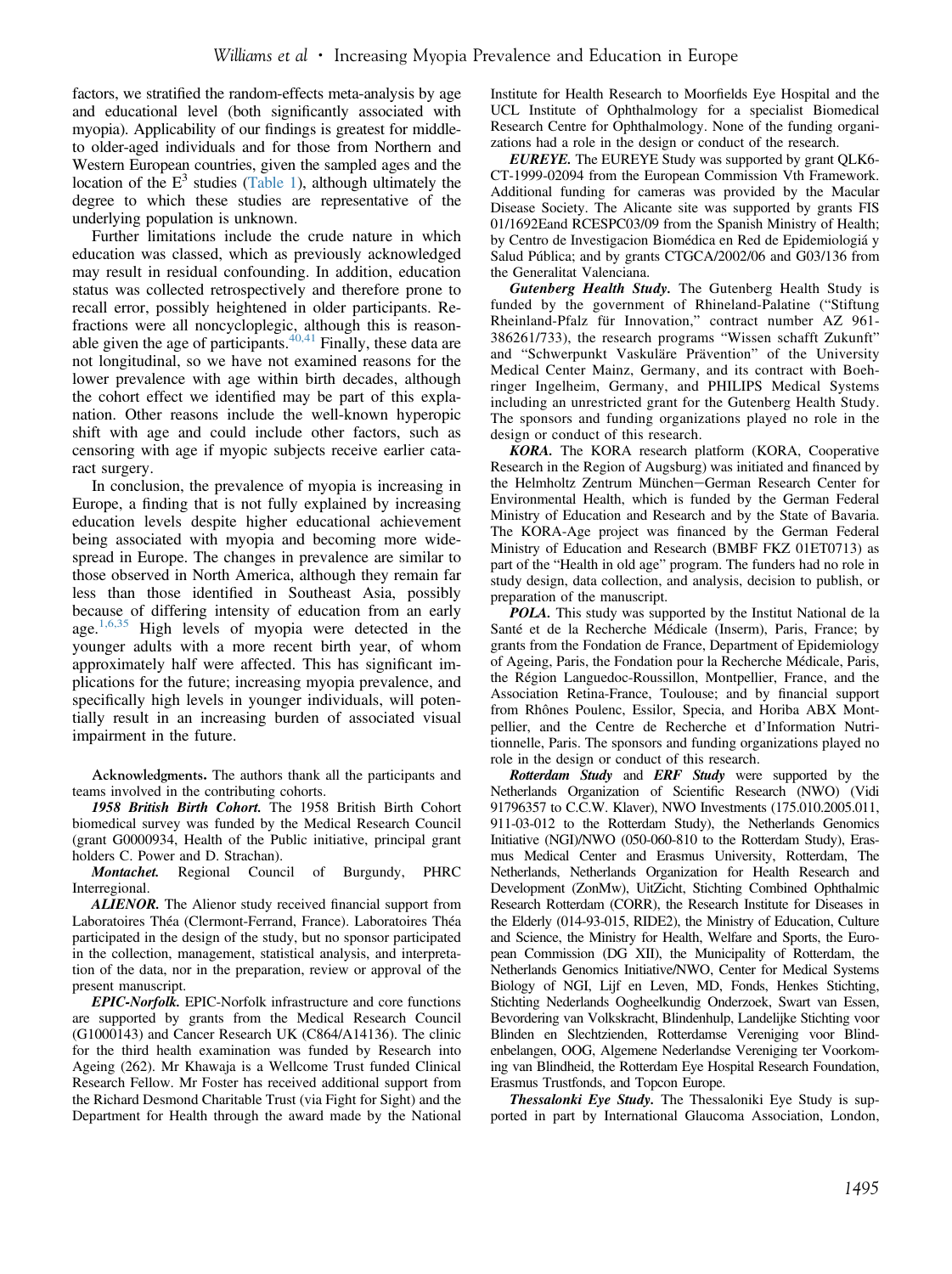<span id="page-7-0"></span>UK; UCLA Center for Eye Epidemiology, Los Angeles, CA; Health Future Foundation, Creighton University, Omaha, NE; Texas Tech University Health Sciences Center, Lubbock, TX; Pfizer, Inc, New York, NY; Glaucoma Research Education Foundation, Indianapolis, IN; Pharmacia Hellas, Athens, Greece; Novartis Hellas, Athens, Greece. All the grants were unrestricted.

Tromsø Eye Study received funding from the Norwegian Extra Foundation for Health and Rehabilitation through EXTRA funds, the Research Council of Norway, the Northern Norway Regional Health Authority and the University of Tromsø.

**TwinsUK** received funding from the Wellcome Trust (grant no. 081878) and the National Institute for Health Research (NIHR) BioResource Clinical Research Facility and Biomedical Research Centre based at Guy's and St. Thomas' NHS Foundation Trust and King's College London. K.M.W. acknowledges financial support from a Medical Research Council Clinical Research Training Fellowship.

## References

- 1. [Morgan IG, Ohno-Matsui K, Saw S-M. Myopia. Lancet](http://refhub.elsevier.com/S0161-6420(15)00280-8/sref1) [2012;379:1739](http://refhub.elsevier.com/S0161-6420(15)00280-8/sref1)–48.
- 2. [Pan CW, Ramamurthy D, Saw SM. Worldwide prevalence and](http://refhub.elsevier.com/S0161-6420(15)00280-8/sref2) [risk factors for myopia. Ophthalmic Physiol Opt 2012;32:3](http://refhub.elsevier.com/S0161-6420(15)00280-8/sref2)–16.
- 3. [Bourne RR, Stevens GA, White RA, et al. Causes of vision](http://refhub.elsevier.com/S0161-6420(15)00280-8/sref3) [loss worldwide, 1990](http://refhub.elsevier.com/S0161-6420(15)00280-8/sref3)-[2010: a systematic analysis. Lancet](http://refhub.elsevier.com/S0161-6420(15)00280-8/sref3) [Glob Health 2013;1:e339](http://refhub.elsevier.com/S0161-6420(15)00280-8/sref3)–49.
- 4. [Group TEDPR. The prevalence of refractive errors among](http://refhub.elsevier.com/S0161-6420(15)00280-8/sref4) [adults in the United States, Western Europe, and Australia.](http://refhub.elsevier.com/S0161-6420(15)00280-8/sref4) [Arch Ophthalmol 2004;122:495](http://refhub.elsevier.com/S0161-6420(15)00280-8/sref4)–505.
- 5. [Vitale S, Ellwein L, Cotch MF, et al. Prevalence of refractive](http://refhub.elsevier.com/S0161-6420(15)00280-8/sref5) [error in the United States, 1999-2004. Arch Ophthalmol](http://refhub.elsevier.com/S0161-6420(15)00280-8/sref5) [2008;126:1111](http://refhub.elsevier.com/S0161-6420(15)00280-8/sref5)–9.
- 6. [Vitale S, Sperduto RD, Ferris FLI. Increased prevalence of](http://refhub.elsevier.com/S0161-6420(15)00280-8/sref6) [myopia in the United States between 1971-1972 and 1999-](http://refhub.elsevier.com/S0161-6420(15)00280-8/sref6) [2004. Arch Ophthalmol 2009;127:1632](http://refhub.elsevier.com/S0161-6420(15)00280-8/sref6)–9.
- 7. [Lee KE, Klein BE, Klein R, Wong TY. Changes in refraction](http://refhub.elsevier.com/S0161-6420(15)00280-8/sref7) [over 10 years in an adult population: the Beaver Dam Eye](http://refhub.elsevier.com/S0161-6420(15)00280-8/sref7) [study. Invest Ophthalmol Vis Sci 2002;43:2566](http://refhub.elsevier.com/S0161-6420(15)00280-8/sref7)–71.
- 8. [Parssinen O. The increased prevalence of myopia in Finland.](http://refhub.elsevier.com/S0161-6420(15)00280-8/sref8) [Acta Ophthalmol 2012;90:497](http://refhub.elsevier.com/S0161-6420(15)00280-8/sref8)–502.
- 9. [Bar Dayan Y, Levin A, Morad Y, et al. The changing preva](http://refhub.elsevier.com/S0161-6420(15)00280-8/sref9)[lence of myopia in young adults: a 13-year series of](http://refhub.elsevier.com/S0161-6420(15)00280-8/sref9) [population-based prevalence surveys. Invest Ophthalmol Vis](http://refhub.elsevier.com/S0161-6420(15)00280-8/sref9) [Sci 2005;46:2760](http://refhub.elsevier.com/S0161-6420(15)00280-8/sref9)–5.
- 10. [Flitcroft DI. The complex interactions of retinal, optical and](http://refhub.elsevier.com/S0161-6420(15)00280-8/sref10) [environmental factors in myopia aetiology. Prog Retin Eye](http://refhub.elsevier.com/S0161-6420(15)00280-8/sref10) [Res 2012;31:622](http://refhub.elsevier.com/S0161-6420(15)00280-8/sref10)–60.
- 11. [Buch H, Vinding T, la Cour M, et al. Prevalence and causes of](http://refhub.elsevier.com/S0161-6420(15)00280-8/sref11) [visual impairment and blindness among 9980 Scandinavian](http://refhub.elsevier.com/S0161-6420(15)00280-8/sref11) [adults. Ophthalmology 2004;111:53](http://refhub.elsevier.com/S0161-6420(15)00280-8/sref11)–61.
- 12. [Lopes MC, Andrew T, Carbonaro F, et al. Estimating heritability](http://refhub.elsevier.com/S0161-6420(15)00280-8/sref12) [and shared environmental effects for refractive error in twin and](http://refhub.elsevier.com/S0161-6420(15)00280-8/sref12) [family studies. Invest Ophthalmol Vis Sci 2009;50:126](http://refhub.elsevier.com/S0161-6420(15)00280-8/sref12)–31.
- 13. [Hammond CJ, Snieder H, Gilbert CE, Spector TD. Genes and](http://refhub.elsevier.com/S0161-6420(15)00280-8/sref13) [environment in refractive error: the twin eye study. Invest](http://refhub.elsevier.com/S0161-6420(15)00280-8/sref13) [Ophthalmol Vis Sci 2001;42:1232](http://refhub.elsevier.com/S0161-6420(15)00280-8/sref13)–6.
- 14. [Verhoeven VJ, Hysi PG, Wojciechowski R, et al. Genome](http://refhub.elsevier.com/S0161-6420(15)00280-8/sref14)[wide meta-analyses of multiancestry cohorts identify multiple](http://refhub.elsevier.com/S0161-6420(15)00280-8/sref14) [new susceptibility loci for refractive error and myopia. Nat](http://refhub.elsevier.com/S0161-6420(15)00280-8/sref14) [Genet 2013;45:314](http://refhub.elsevier.com/S0161-6420(15)00280-8/sref14)–8.
- 15. [Kiefer AK, Tung JY, Do CB, et al. Genome-wide analysis](http://refhub.elsevier.com/S0161-6420(15)00280-8/sref15) [points to roles for extracellular matrix remodeling, the visual](http://refhub.elsevier.com/S0161-6420(15)00280-8/sref15)

[cycle, and neuronal development in myopia. PLoS Genet](http://refhub.elsevier.com/S0161-6420(15)00280-8/sref15) [2013;9:e1003299.](http://refhub.elsevier.com/S0161-6420(15)00280-8/sref15)

- 16. [Morgan I, Rose K. How genetic is school myopia? Prog Retin](http://refhub.elsevier.com/S0161-6420(15)00280-8/sref16) [Eye Res 2005;24:1](http://refhub.elsevier.com/S0161-6420(15)00280-8/sref16)–38.
- 17. [Young FA, Leary GA, Baldwin WR, et al. The transmission of](http://refhub.elsevier.com/S0161-6420(15)00280-8/sref17) [refractive errors within Eskimo families. Am J Optom Arch](http://refhub.elsevier.com/S0161-6420(15)00280-8/sref17) [Am Acad Optom 1969;46:676](http://refhub.elsevier.com/S0161-6420(15)00280-8/sref17)–85.
- 18. [Williams C, Miller LL, Gazzard G, Saw SM. A comparison of](http://refhub.elsevier.com/S0161-6420(15)00280-8/sref18) [measures of reading and intelligence as risk factors for the](http://refhub.elsevier.com/S0161-6420(15)00280-8/sref18) [development of myopia in a UK cohort of children. Br J](http://refhub.elsevier.com/S0161-6420(15)00280-8/sref18) [Ophthalmol 2008;92:1117](http://refhub.elsevier.com/S0161-6420(15)00280-8/sref18)–21.
- 19. [Saw SM, Chua WH, Hong CY, et al. Nearwork in early-onset](http://refhub.elsevier.com/S0161-6420(15)00280-8/sref19) [myopia. Invest Ophthalmol Vis Sci 2002;43:332](http://refhub.elsevier.com/S0161-6420(15)00280-8/sref19)–9.
- 20. [Ip JM, Saw SM, Rose KA, et al. Role of near work in myopia:](http://refhub.elsevier.com/S0161-6420(15)00280-8/sref20) fi[ndings in a sample of Australian school children. Invest](http://refhub.elsevier.com/S0161-6420(15)00280-8/sref20) [Ophthalmol Vis Sci 2008;49:2903](http://refhub.elsevier.com/S0161-6420(15)00280-8/sref20)–10.
- 21. [Dirani M, Shekar SN, Baird PN. The role of educational](http://refhub.elsevier.com/S0161-6420(15)00280-8/sref21) [attainment in refraction: the Genes in Myopia \(GEM\) twin](http://refhub.elsevier.com/S0161-6420(15)00280-8/sref21) [study. Invest Ophthalmol Vis Sci 2008;49:534](http://refhub.elsevier.com/S0161-6420(15)00280-8/sref21)–8.
- 22. [Sherwin JC, Reacher MH, Keogh RH, et al. The association](http://refhub.elsevier.com/S0161-6420(15)00280-8/sref22) [between time spent outdoors and myopia in children and ad](http://refhub.elsevier.com/S0161-6420(15)00280-8/sref22)[olescents: a systematic review and meta-analysis. Ophthal](http://refhub.elsevier.com/S0161-6420(15)00280-8/sref22)[mology 2012;119:2141](http://refhub.elsevier.com/S0161-6420(15)00280-8/sref22)–51.
- 23. [Wu PC, Tsai CL, Wu HL, et al. Outdoor activity during class](http://refhub.elsevier.com/S0161-6420(15)00280-8/sref23) [recess reduces myopia onset and progression in school chil](http://refhub.elsevier.com/S0161-6420(15)00280-8/sref23)[dren. Ophthalmology 2013;120:1080](http://refhub.elsevier.com/S0161-6420(15)00280-8/sref23)–5.
- 24. [Rahi JS, Cumberland PM, Peckham CS. Myopia over the](http://refhub.elsevier.com/S0161-6420(15)00280-8/sref24) [lifecourse: prevalence and early life in](http://refhub.elsevier.com/S0161-6420(15)00280-8/sref24)fluences in the 1958 [British birth cohort. Ophthalmology 2011;118:797](http://refhub.elsevier.com/S0161-6420(15)00280-8/sref24)–804.
- 25. [Durkin SR, Tan EW, Casson RJ, et al. Distance refractive](http://refhub.elsevier.com/S0161-6420(15)00280-8/sref25) [error among Aboriginal people attending eye clinics in](http://refhub.elsevier.com/S0161-6420(15)00280-8/sref25) [remote South Australia. Clin Experiment Ophthalmol](http://refhub.elsevier.com/S0161-6420(15)00280-8/sref25) [2007;35:621](http://refhub.elsevier.com/S0161-6420(15)00280-8/sref25)–6.
- 26. [Mirshahi A, Ponto KA, Hoehn R, et al. Myopia and level of](http://refhub.elsevier.com/S0161-6420(15)00280-8/sref26) [education: results from the Gutenberg Health Study.](http://refhub.elsevier.com/S0161-6420(15)00280-8/sref26) [Ophthalmology 2014;121:2047](http://refhub.elsevier.com/S0161-6420(15)00280-8/sref26)–52.
- 27. [Verhoeven VJ, Buitendijk GH, Consortium for Refractive](http://refhub.elsevier.com/S0161-6420(15)00280-8/sref27) [Error and Myopia \(CREAM\), Rivadeneira F, Uitterlinden AG,](http://refhub.elsevier.com/S0161-6420(15)00280-8/sref27) et al. Education infl[uences the role of genetics in myopia. Eur J](http://refhub.elsevier.com/S0161-6420(15)00280-8/sref27) [Epidemiol 2013;28:973](http://refhub.elsevier.com/S0161-6420(15)00280-8/sref27)–80.
- 28. [Schofer E, Meyer JW. The worldwide expansion of higher](http://refhub.elsevier.com/S0161-6420(15)00280-8/sref28) [education in the twentieth century. Am Sociol Rev 2005;70:](http://refhub.elsevier.com/S0161-6420(15)00280-8/sref28) [898](http://refhub.elsevier.com/S0161-6420(15)00280-8/sref28)–920.
- 29. [Eurostat EC. Revision of the European Standard Population:](http://refhub.elsevier.com/S0161-6420(15)00280-8/sref29) Report of Eurostat'[s Task Force. Eurostat Methodologies and](http://refhub.elsevier.com/S0161-6420(15)00280-8/sref29) [Working Papers. Luxembourg: Publications Of](http://refhub.elsevier.com/S0161-6420(15)00280-8/sref29)fice of the [European Union; 2013.](http://refhub.elsevier.com/S0161-6420(15)00280-8/sref29)
- 30. [Wickham H. ggplot2: Elegant Graphics for Data Analysis.](http://refhub.elsevier.com/S0161-6420(15)00280-8/sref30) [New York: Springer; 2009](http://refhub.elsevier.com/S0161-6420(15)00280-8/sref30).
- 31. [Williams KM, Verhoeven VJ, Cumberland P, et al. Prevalence](http://refhub.elsevier.com/S0161-6420(15)00280-8/sref41) [of refractive error in Europe: the European Eye Epidemiology](http://refhub.elsevier.com/S0161-6420(15)00280-8/sref41) [\(E3\) Consortium. Eur J Epidemiology 2015;30:305](http://refhub.elsevier.com/S0161-6420(15)00280-8/sref41)–15.
- 32. [Kim EC, Morgan IG, Kakizaki H, et al. Prevalence and risk](http://refhub.elsevier.com/S0161-6420(15)00280-8/sref31) [factors for refractive errors: Korean National Health and](http://refhub.elsevier.com/S0161-6420(15)00280-8/sref31) [Nutrition Examination Survey 2008-2011. PloS One 2013;8:](http://refhub.elsevier.com/S0161-6420(15)00280-8/sref31) [e80361](http://refhub.elsevier.com/S0161-6420(15)00280-8/sref31).
- 33. [Koh V, Yang A, Saw SM, et al. Differences in prevalence of](http://refhub.elsevier.com/S0161-6420(15)00280-8/sref32) [refractive errors in young Asian males in Singapore between 1996-](http://refhub.elsevier.com/S0161-6420(15)00280-8/sref32) [1997 and 2009-2010. Ophthalmic Epidemiol 2014;21:247](http://refhub.elsevier.com/S0161-6420(15)00280-8/sref32)–55.
- 34. [Kanthan GL, Mitchell P, Rochtchina E, et al. Myopia and the](http://refhub.elsevier.com/S0161-6420(15)00280-8/sref33) [long-term incidence of cataract and cataract surgery: the Blue](http://refhub.elsevier.com/S0161-6420(15)00280-8/sref33) [Mountains Eye Study. Clin Experiment Ophthalmol 2014;42:](http://refhub.elsevier.com/S0161-6420(15)00280-8/sref33) [347](http://refhub.elsevier.com/S0161-6420(15)00280-8/sref33)–53.
- 35. [Morgan IG, Rose KA. Myopia and international educational](http://refhub.elsevier.com/S0161-6420(15)00280-8/sref34) [performance. Ophthalmic Physiol Opt 2013;33:329](http://refhub.elsevier.com/S0161-6420(15)00280-8/sref34)–38.